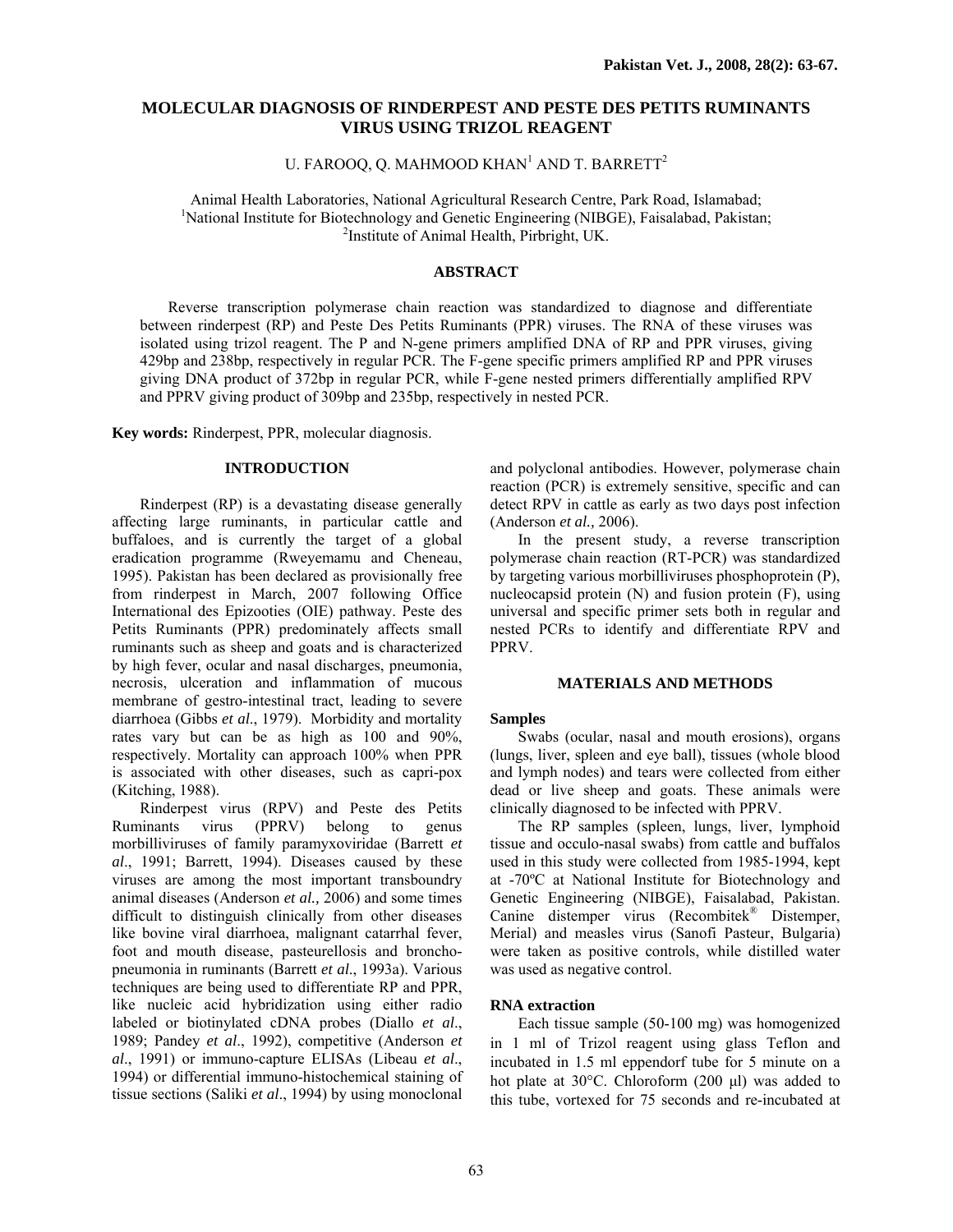room temperature (15-30°C) for 2 minutes, followed by centrifugation at 12000g for 15 minutes at 4°C. After centrifugation, the upper aqueous phase was transferred into fresh eppendorf tube and RNA was precipitated by mixing with 1 ml iso-propyl alcohol. This eppendorf tube was incubated at 30°C for 10 minutes on a hot plate, followed by second centrifugation at previous speed, time and temperature. Supernatant was discarded and RNA pellet was dissolved on vortex-shaker in 2 ml of 75% ethanol and centrifuged at 7500g for 5 minutes at 4°C. This procedure was repeated twice and RNA pellet thus obtained was air dried, suspended in 1 ml RNase free DEPC (Diethyl pyro-carbonate) treated water (concentration was adjusted to 1 mg/ml, using an optical density reading 260 nm of 25 for pure RNA) and incubated for 10 minutes at 56°C in water bath.

Histopaque<sup>®</sup>-1077 (Sigma-Alderich, Inc., St. Louis, USA), 3 ml, was added to a 1 ml conical centrifuge tube and brought to room temperature. Heparinized whole blood (3 ml) was carefully layered onto Histopaque and it was centrifuged at 400g for 30 minutes at room temperature. The upper layer was aspirated with the help of a pasteur pipette and discarded. With a second pasture pipette, the opaque interface was carefully transferred into a clean conical centrifuge tube and 10 ml isotonic phosphate buffer saline solution (PBSS) was added and mixed, followed by centrifugation at 250g for 10 minutes. The supernatant was discarded and the cell pellet obtained was resuspended in 5 ml isotonic PBSS and mixed, followed by centrifugation at 250g for 10 minutes. The supernatant was again discarded and the cell pellet was resuspended in 1 ml trizol reagent and shifted to 1.5 ml eppendorf tube. Then the same procedure was followed for all tissue samples described earlier.

#### **Reverse transcription/cDNA synthesis**

An amount of 5  $\mu$ l (approximately 5  $\mu$ g RNA), 2  $\mu$ l of random hexa-nucleotide primers (50 ng/ $\mu$ l) and 3  $\mu$ l of DEPC treated water was taken in eppendorf tube and incubated at 70°C for 5 minutes. This solution was cooled at room temperature for 10 minutes to allow primer annealing and centrifuged for 16-20 seconds before opening. Then 4 µl of 5X RT buffer (50 mM tris HCl (pH 8.3), 3 mM MgCl<sub>2</sub> and 75 mM KCl), 2  $\mu$ l of acetylated bovine serum albumin (BSA, 0.1 mg/ml; Sigma-Alderich, Inc., St. Louis, USA), 2 µl DTT (0.1M), 1  $\mu$ l dNTPs (10 mM each) and 1  $\mu$ l reverse transcriptase (200 units) were added to each tube. These tubes were centrifuged and incubated at room temperature for 5 minutes and then at 37°C for 45 minutes to obtain cDNA. This product was stored at - 20°C until used for PCR.

## **PCR amplification**

 cDNA was amplified using different sets of primers by PCR. For this purpose, 5 µl of cDNA was added to the following 50 µl amplification mixture: 5 µl of 10X PCR buffer, 34 µl sterile distilled water, 1 µl of 10 mM deoxyribonucleotide triphosphate,  $3 \text{ ul } \text{MgCl}_2$ (25 mM), 1 µl of forward and reverse primers (10 pM each). Finally, one hot start wax bead containing Taqpolymerase was added to each 0.75 ml reaction tube. The amplification profile used was  $5$  min at  $94^{\circ}$ C, followed by 40 cycles at  $94^{\circ}$ C for 30 seconds (denaturation), 30 seconds at  $50^{\circ}$ C (annealing) and 45 seconds at 72°C (extension) and a final extension at 72°C for 10 minutes in a thermal cycler (Master Cycler, Eppendorf, Germany). An amount of 10 µl first-round PCR product was then added to the second-round PCR mixture with the same composition but with a different set of primers. Each PCR product (10 µl) was mixed with 2  $\mu$ l of 10 X loading dye (40% sucrose, 0.25% xylene cyanol and 0.25% bromophenol dye in water) was electrophoresed at 100V for 40 minutes in 1.5% agarose gel (containing 0.5 µg/ml ethidium bromide) in 1X TBE buffer [5X stock TBE: 54.0g Trizma base, 2705g boric acid, 20 ml EDTA (0.5M, pH 8.0)]. The gel for the presence of expected bands size was visualized under ultraviolet illuminator at a wavelength of 254 nm with Eagle Eye Gel documentation system (Stratagene, USA). A known negative and a positive control were also included in each run to ensure specificity along with 100bp DNA ladder.

# **RESULTS AND DISCUSSION**

The RT-PCR test conditions were standardized before experimental work, including optimization of annealing temperature  $(50-60^{\circ}C)$  and magnesium concentration (15-30 mM). The best amplification was obtained by using 25 mM  $MgCl<sub>2</sub>$  at 50°C.

The P and N-gene primers are "universal primers" for all morbilliviruses and these amplified a product size of 429bp and 238bp, respectively in regular PCR. Simultaneously, to check RNA quality, bovine β-actin gene primers (BA1/BA2) were used in the same PCR reaction which amplified a product size of 275bp (Table 1).

The F-gene primers of both PPRV (F1/F2) and RPV (F3/F4) amplified product size of 372bp in regular PCR, while F-gene PPRV (F1A/F2A) and RPV (F3A/F4A) primers amplified a product of 309bp and 235bp, respectively in nested PCR (Table 1).

Generally, RPV only causes disease in large ruminants, such as cattle and buffaloes and PPRV only in small ruminants such as goats and sheep. However, there have been reports from Africa and India of RPV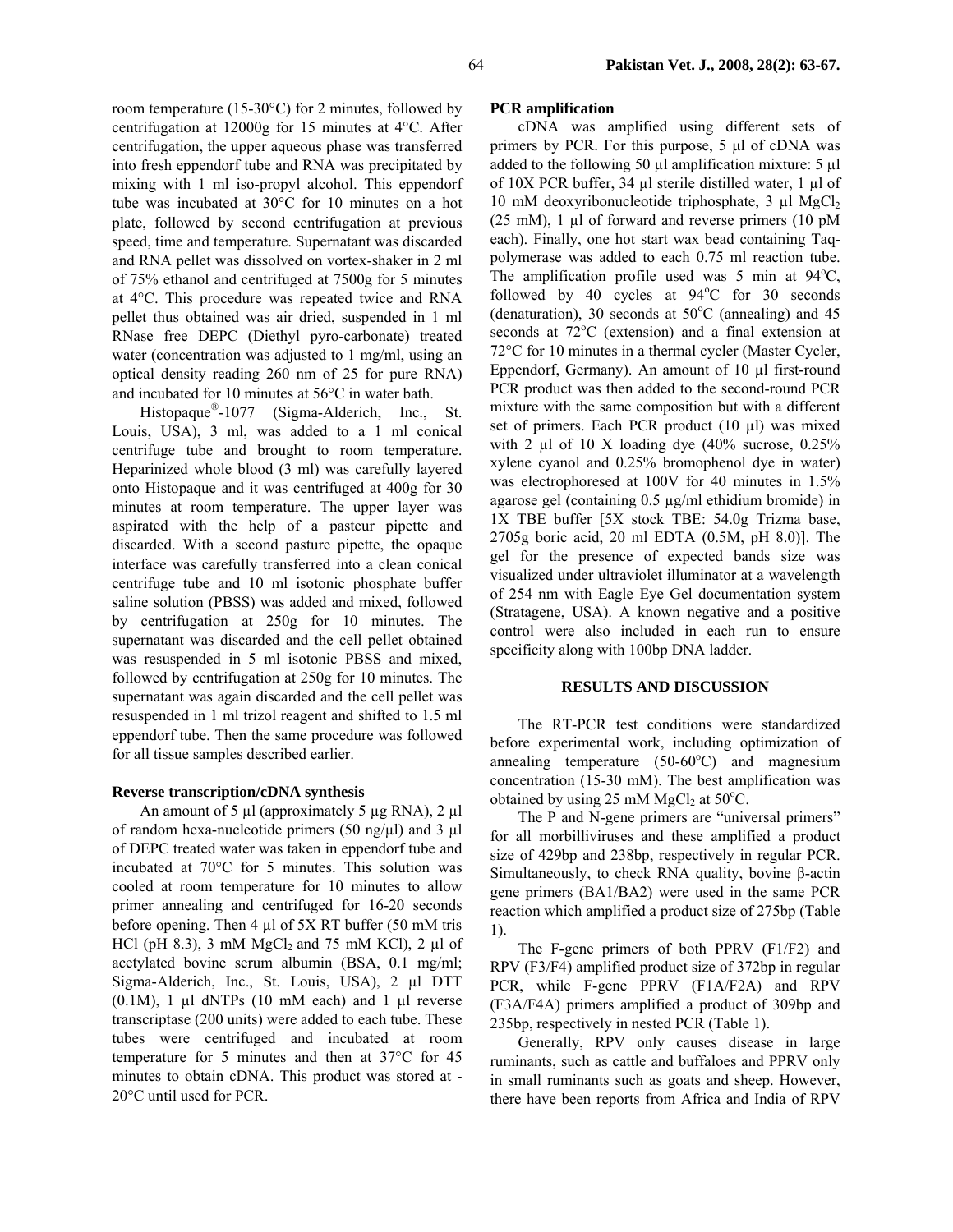| <b>Amplicon</b>                                | <b>Target</b><br>gene | Primer sequence $(5'$ -----3')                               | <b>Amplification</b> |                |      | Sense/<br>antisense <sup>a</sup> |
|------------------------------------------------|-----------------------|--------------------------------------------------------------|----------------------|----------------|------|----------------------------------|
|                                                |                       |                                                              | <b>PPR</b>           | RP             | Size |                                  |
| Regular<br>universal<br>(UP)                   | $\overline{P}$        | P1: 5'-ATG TTT ATG ATC ACA<br>GCG GT-3'                      | Yes                  | Yes            | 429  | S                                |
|                                                |                       | P2: 5'-ATT GGG TTG CAC CAC<br>TTG TC-3'                      |                      |                |      | AS                               |
| Regular<br>universal<br>(N)                    | N                     | N1: 5'-ACA AAC CCA GGA TTG<br>CTG AAA TGA T-3'               | Yes                  | Yes            | 238  | S                                |
|                                                |                       | N2: 5'-CTG AAT TTG TTC TGA<br>ATT GAG TTC T-3'               |                      |                |      | AS                               |
| Regular<br>bovine beta<br>actin                | <b>BA</b>             | <b>BA1: 5'-GAG AAG CTG TCG TAC</b><br>GTC GC-3'              | N <sub>0</sub>       | N <sub>0</sub> | 275  | S                                |
|                                                |                       | <b>BA2: 5'-CCA GAC AGC ACT GTG</b><br>TTG GC-3'              |                      |                |      | AS                               |
| Regular<br>PPR specific                        | F                     | <b>F1: 5'-ATC ACA GTG TTA AAG</b><br>CCT GTA GAG G-3'        | Yes                  | N <sub>0</sub> | 372  | S                                |
|                                                |                       | <b>F2: 5'-GAG ACT GAG TTT GTG</b><br>ACC TAC AAG C-3'        |                      |                |      | AS                               |
| Nested<br>PPR specific                         | Part of<br>F-gene     | F1A: 5'-ATG CTC TGT CAG TGA<br>TAA CC-3'                     | Yes                  | N <sub>0</sub> | 309  | S                                |
|                                                |                       | F2A: 5'-CTA TGA ACA GAG GGG<br>ACA AG-3'                     |                      |                |      | AS                               |
| Regular<br>RP specific                         | F                     | <b>F3: 5'-GGG ACA GTG CTT CAG</b><br><b>CCT ATT AAG G-3'</b> | No                   | Yes            | 372  | S                                |
|                                                |                       | <b>F4: 5'-CAG CCC TAG CTT CTG</b><br>ACC CAC GAT A-3'        |                      |                |      | AS                               |
| <b>Nested</b><br>RP specific<br>$\overline{a}$ | Part of<br>F-gene     | F3A: 5'-GCT CTG AAC GCT ATT<br><b>ACT AAG-3'</b>             | N <sub>0</sub>       | Yes            | 235  | S                                |
|                                                |                       | F4A: 5'-CTG CTT GTC GTA TTT<br><b>CCT CAA-3'</b>             |                      |                |      | AS                               |

 **Table 1: Primers used for amplification of target sequences of PPRV and RPV** 

 $a<sup>a</sup>$  S = sense; AS = antisense.

causing clinical and sub-clinical infection in small ruminants (Taylor, 1986), which can then be transmitted to cattle, causing a more serious disease (Anderson *et al*., 1990), while PPRV is known only to cause a sub-clinical infection in cattle (Diallo *et al*., 1989).

Universal primers recognize all the morbilliviruses and are based on sequence within P and N gene, both of which are highly conserved regions across the genus (Barrett *et al*., 1993b). The P-gene primer sets (F1/F2 and F3/F4) are based on the regions of F-protein gene, moderately conserved and are suitable to identify specific virus in genus morbillivirus (Evans *et al.,*1994; Forsyth and Barrett, 1995; Shiala *et al*., 1996; Kennedy *et al*., 2000) in regular PCRs, while other F-gene primers (F1A/F2A and F3A/F4A) used in nested PCRs, were specific within F-gene and these primers are used to differentiate PPRV and RPV. The control primers (BA1/BA2) were used to check the quality of extracted cellular RNA and were based on the conserved regions within bovine beta actin gene (Collins *et al*., 1995).

These primers amplified cellular RNA of large and small ruminants and were used to confirm the extracted cellular RNA, while for amplification of viral RNA specific primers or random hexa-nucleotide primers were used.

A positive control was included in every test as a qualitative measure of reverse transcription and PCR amplification steps. Positive controls were used to reduce any risk of cross contamination, while a negative control was included to detect any possible contamination of reagents.

The RT-PCR distinguished individual morbillivirus but strain or lineage differentiation requires sequence analysis which is time consuming, expensive and labor intensive. Presently, nested PCR was used to confirm the identity of DNA product but by knowing the virus lineage it could help to pinpoint the origin of outbreak at unexpected place (Chamberlain *et al*., 1993; Barrett *et al*., 1993a, 1998). The usefulness of this technology first proved itself in 1993 when an unusual outbreak of RPV occurred on the Russian-Mongolian border and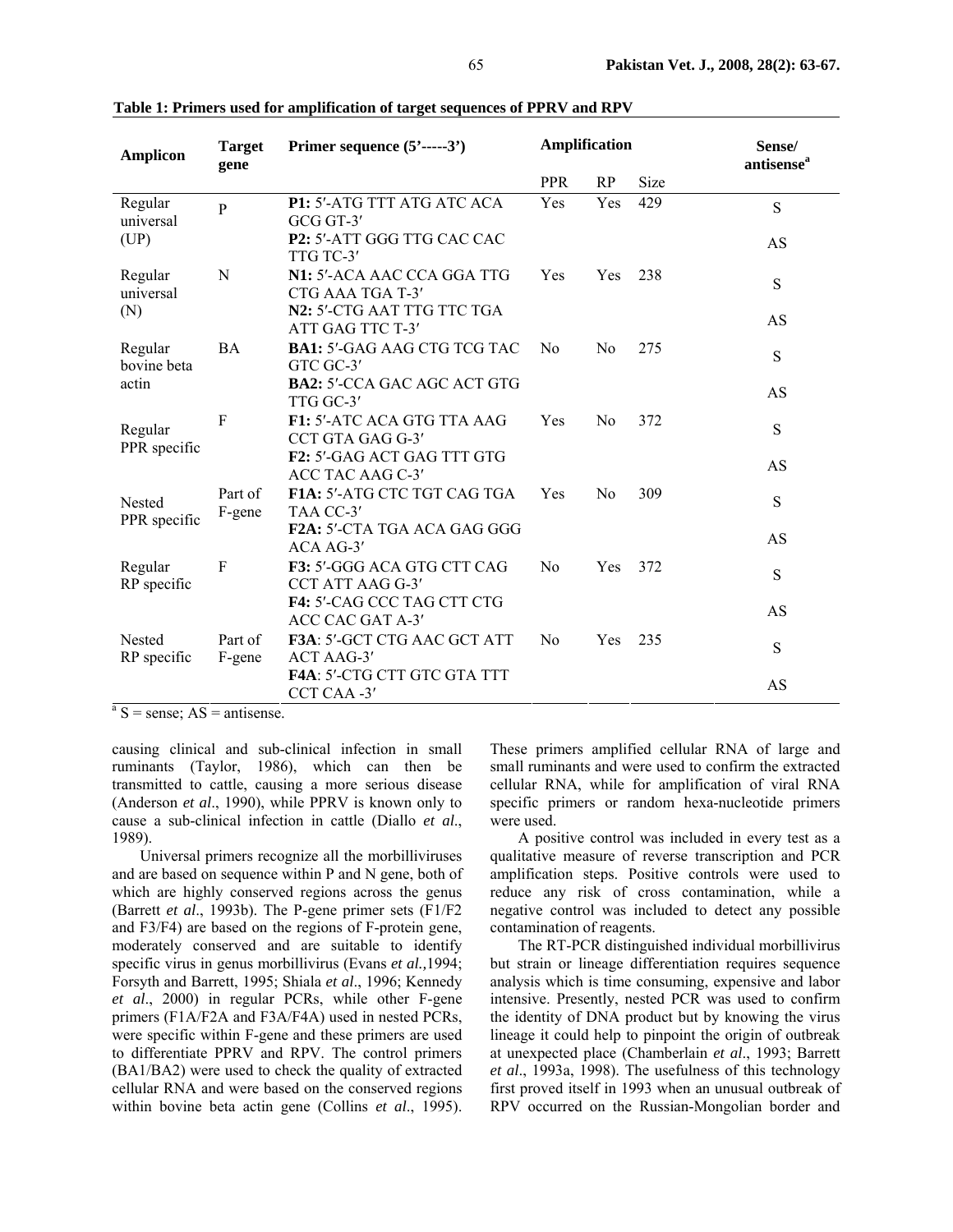the lineage was identified as being of Asian origin (Barrett *et al*., 1993a).

Trans-boundary animal diseases (TADs) may be defined as those epidemic diseases which are highly contagious or transmissible and have the potential for very rapid spread, irrespective of national borders, causing serious socio-economic and possibly public health consequences. FMD, RP, PPR, Rift valley fever, Classical swine fever, African swine fever, Newcastle disease, Highly pathogenic Avian Influenza and Contagious Bovine Pleuro-pneumonia are important TADs.

Accreditation of RP freedom is a five year process which is over seen by the Office International des Epizooties (OIE). The whole system is strongly surveillance based and proving RP freedom depends on applying a portfolio of surveillance techniques which include: routine animal disease reporting and follow up, emergency reporting with follow up, village disease searching, risk focused (on prior knowledge) and random sero-surveillance studies, wild life surveillance where sufficient number of susceptible wild species make this approach. To date, RP is the only animal disease for which there exists a global program (Global Rinderpest Eradication Programme, GREP) with the aim of world wide eradication. During the next six years, FAO and OIE will need to ensure that all five stages defined for the eradication of an infectious disease have been satisfied i.e. control, elimination of disease, elimination of infection, eradication and extinction. The aim of GREP is to declare the world free of RP by the year 2010. Before this declaration can be made, a global serological survey will take place to demonstrate the lack of any circulating RP virus. The last case of RP in Pakistan was detected in October, 2000 near Karachi and the vaccination against RP was withdrawn in same year (Hussian *et al.,* 2001).

## **Acknowledgement**

The work described here was supported by TC-IAEA project PAK/5/041.

# **REFERENCES**

- Anderson, J., M. Corteyn and G. Libeau, 2006. Diagnosis of rinderpest and peste des petits ruminants virus. In: Rinderpest and Peste des Petits Ruminants Virus Plagues of Large and Small Ruminants. 2nd Ed., Barrett, T., P. P. Pastoret and W. P. Taylor (eds.). Elsevier, Academic Press, London, UK, pp: 175-176.
- Anderson J., J. A. Mckay and R. N. Butcher, 1991. The use of monoclonal antibodies in competitive ELISA for the detection of antibodies to rinderpest and peste des petits ruminants viruses. In: The Sero-monitoring of Rinderpest Throughout Africa;

phase one. Proceedings of the Final Research Coordination Meeting of the FAO/IAEA/SIDA/ OAU/ IVAR/PARC. Coordinated Research Programme. Bingerville, Cote d'Ivorie, held on 12 to 23 November 1990. IAEA-TECDOC 623. pp: 43-53.

- Anderson, E. C., E. Hassan, T. Barrett and J. Anderson, 1990. Observations of the pathogencity and transmissibility for sheep and goat of the strain of the virus isolated during the rinderpest outbreak in Sri Lanka in 1987. Vet. Microbiol., 21: 309-318.
- Barrett, T., M. A. Forsyth, K. Inue, H. M. Wamwayi, R. Kock, J. Wambua, J. Mwanzia and P. P. Rossiter, 1998. Rediscovery of the second African lineage: its epidemiological significance. Vet. Rec., 142: 669-671.
- Barrett, T., 1994. Rinderpest and distemper viruses. In: R. G. Webster and A. Granoff (eds.), The Encyclopedia of Virology, Vol. 3. Academic Press, London, UK, pp: 1260-1268.
- Barrett, T., C. Amarel-Doel, R. P. Kitching and A. Gusev, 1993a. Use of the polymerase chain reaction in differentiating rinderpest field virus and vaccine virus in the same animals. Rev. Sci. Tech. Off. Int. Epiz., 12: 865-872.
- Barrett, T., I. K. G. Visser, L. Mamacv, L. Goatley, M. F. Van-Bressem and A. D. M. E. Osterhaus, 1993b. Dolphin and porpoise morbilliviruses are genetically distinct from phocine distemper virus. Virology, 193: 1010-1012.
- Barrett, T., S. M. Subbarao, G. J. Belsham and B. W. J. Mahy, 1991. The molecular biology of the morbilliviruses. In: D. W. Kingsbury (ed.), The Paramyxoviruses. Plenum Press, New York, USA, pp: 83-102.
- Chamberlain, R. W., H. M. Wamwayi, E. Hockley, M. S. Shaila, L. Goatley, N. J. Knowles and T. Barrett, 1993. Evidence for different lineages of rinderpest virus reflecting their geographic isolation. J. Gen. Virol., 74: 2775-2778.
- Collins, P. L., M. G. Hill, E. Camargo, H. Grosfeld, R. M. Chanock and B. R. Murphy, 1995. Production of infectious human respiratory syncytial virus from cloned cDNA confirms an essential role for the transcription elongation factor from the 5'proximal open reading frame of the M2 mRNA in gene expression and provides a capability of vaccine development. Proc. Natl. Acad. Sci. USA, 92: 11563-11567
- Diallo, A., T. Barrett, M. Barbron, S. M. Subbarao and W. P. Taylor, 1989. Differentiation of rinderpest and peste des petits ruminants viruses using specific cDNA probes. J. Virol. Meth., 23: 127- 136.